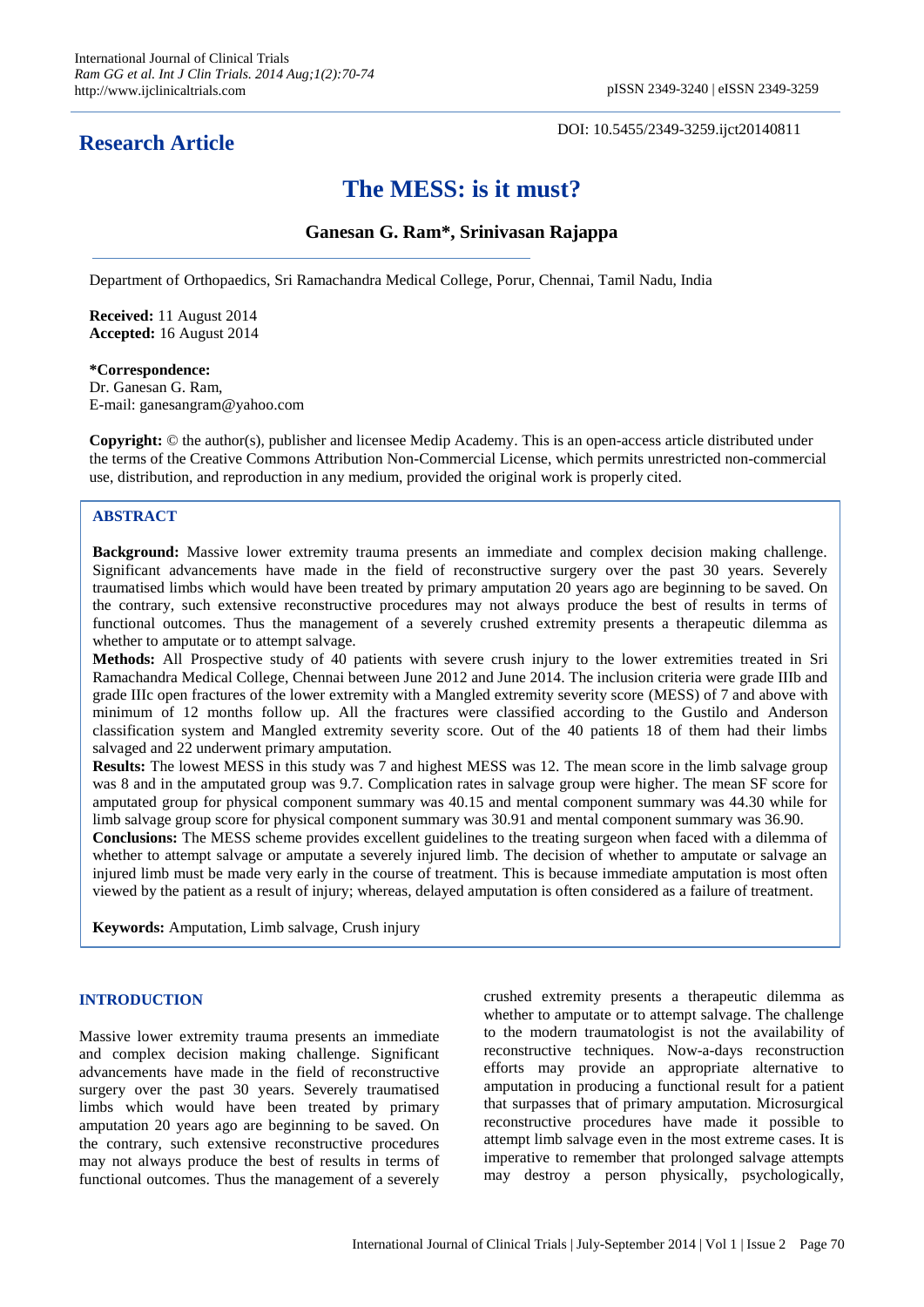socially and functionally. Failed limb salvages may lead to devastating complications and prolonged rehabilitation. Hence, the decision of whether to salvage or amputate an injured limb must be made very early in the course of treatment.

#### **METHODS**

Prospective study of 40 patients with severe crush injury to the lower extremities treated in Sri Ramachandra Medical College, Chennai. The study period was between June 2012 and June 2014. The inclusion criteria were grade IIIb and grade IIIc open fractures of the lower extremity with a Mangled extremity severity score of 7 and above with minimum of 12 months follow up. The exclusion criteria were patients who succumbed to their injuries within 48 hours and patients with crush injuries of foot. All the fractures were classified according to the Gustilo and Anderson classification system<sup>1,2</sup> (Table 1) and Mangled extremity severity score<sup>3-5</sup> (Table 2). Out of the 40 patients 18 of them had their limbs salvaged and 22 underwent primary amputation. All the patients were treated by same team of doctors from orthopaedics and plastic surgery. The physiotherapy was given by a single unit physiotherapist following standard regimen.

#### **Table 1: Mangled extremity severity score.**

|                                                                          | <b>Mangled extremity severity score</b>                      |                |  |  |  |  |
|--------------------------------------------------------------------------|--------------------------------------------------------------|----------------|--|--|--|--|
| 1.                                                                       | Bone and soft tissue injuries                                |                |  |  |  |  |
|                                                                          | Low energy (stab, simple, low<br>velocity gun-shot)          | 1              |  |  |  |  |
|                                                                          | Medium energy (open/multiple<br>fractures or dislocation)    | 2              |  |  |  |  |
|                                                                          | High energy (close range/high<br>velocity gun shot, crush)   | 3              |  |  |  |  |
|                                                                          | Very high energy (above plus<br>contamination)               | 4              |  |  |  |  |
| 2.                                                                       | Time of ischemia                                             |                |  |  |  |  |
|                                                                          | Peripheral pulses palpable                                   | $\theta$       |  |  |  |  |
|                                                                          | Peripheral pulses not palpable<br>but capillary pulse normal |                |  |  |  |  |
|                                                                          | No pulse in Doppler, refill $>3$<br>sec, paresis incomplete  |                |  |  |  |  |
|                                                                          | No pulse, cold extremity, paresis<br>complete                | $3*$           |  |  |  |  |
| 3.                                                                       | <b>Circulation</b>                                           |                |  |  |  |  |
|                                                                          | Systolic blood pressure always<br>$>90$ mmHg                 | $\theta$       |  |  |  |  |
|                                                                          | Hypotensive transiently                                      | $\mathbf{1}$   |  |  |  |  |
|                                                                          | Persistent hypotension                                       | $\overline{c}$ |  |  |  |  |
| 4.                                                                       | Age                                                          |                |  |  |  |  |
|                                                                          | $<$ 30 years                                                 | 0              |  |  |  |  |
|                                                                          | $30-50$ years                                                | $\mathbf{1}$   |  |  |  |  |
|                                                                          | $>50$ years                                                  | $\mathfrak{D}$ |  |  |  |  |
| *Double points if time of ischemia >6 hours<br>score of $>7$ -amputation |                                                              |                |  |  |  |  |

In our study we have 40 patients, out of which 36 (94%) were males and 4 (06%) were females.

#### **Table 2: Gustilo and Anderson classification.**

|                   | <b>Gustilo and Anderson classification</b>                                                                                                                                          |
|-------------------|-------------------------------------------------------------------------------------------------------------------------------------------------------------------------------------|
| Grade I           | Clean skin opening of $\leq 1$ cm, usually from<br>inside to outside; minimal muscle contusion;<br>simple transverse or short oblique fractures                                     |
| Grade II          | Laceration $>1$ cm long, with extensive soft<br>tissue damage; minimal to moderate crushing<br>component; simple transverse or short oblique<br>fractures with minimal comminution. |
| Grade III         | Extensive soft tissue damage, including<br>muscles, skin and neurovascular structures:<br>often a high energy injury with severe crushing<br>component.                             |
| Grade IIIA        | Extensive soft tissue laceration, adequate bone<br>coverage; segmental fractures, gunshot injuries,<br>minimal periosteal stripping.                                                |
| <b>Grade IIIB</b> | Extensive soft tissue injury with periosteal<br>stripping and bone exposure requiring soft<br>tissue flap closure ; usually associated with<br>massive contamination                |
| Grade IIIC        | Vascular injury requiring repair.                                                                                                                                                   |

The age group ranges from 18 to 60 years (mean 32 years). 24 patients had road traffic accident, 12 had crush injury while 2 had a train accident and 2 had a motor boat injury. 22 patients had grade III B fractures while 18 (45%) patients had grade III C fractures. The lowest MESS in the study was 7 and highest MESS was 12. The mean MESS score in the limb salvage group was 8 and in the amputated group was 9.7. All the patients were evaluated using SF12 quality of life questionnaire at the end of 1 year follow up and further follow ups.

## **RESULTS**

All patients in amputated group had primary guillotine amputation done. The level of amputation was above knee in 10, below knee in 8 and knee disarticulation in 4 patients. Revision of amputation level was done in 6 patients. Out of which 2 had revision below knee amputation, 2 had knee disarticulation to above knee amputation and remaining 2 had above knee amputation to hip disarticulation. Stump closure was achieved by secondary suturing in 18, Latissimus dorsi free flap in 2 patients and split skin graft in 2 patients. Patients underwent minimum of 2 surgeries and maximum upto 3 surgeries. Functionally 2 patients had pain on walking, and 18 were able to walk independently without any walking aid. 18 were able to climb stairs while 18 patients went back to work. The mean SF score for Physical component summary was 40.15 and mental component summary was 44.30. The comparison of amputated and limb salvage group were as per Table 3.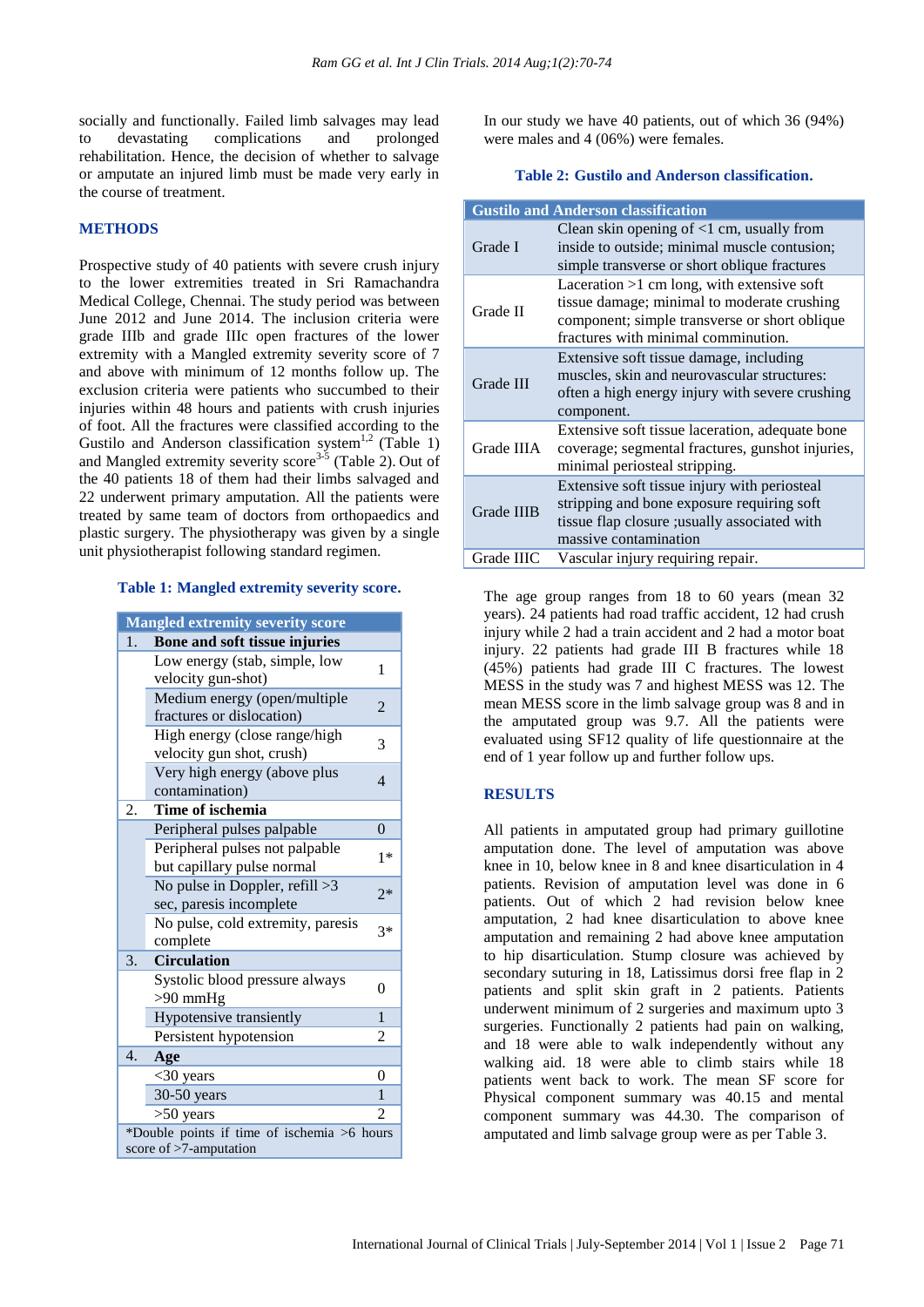| <b>Subject</b>      | <b>Amputated</b><br>group | Limb salvage<br>group |  |  |
|---------------------|---------------------------|-----------------------|--|--|
| Infection           | N <sub>i</sub>            | 88%                   |  |  |
| Deformity           | Minimal                   | Significant           |  |  |
| Hospital stay       | 3 weeks                   | 24 weeks              |  |  |
| Surgical procedures | 2.5                       | 7.5                   |  |  |
| Pain and swelling   | Nil.                      | 100%                  |  |  |
| Weight bearing      | Full                      | Partial               |  |  |
| Return to work      | 82%                       | 11%                   |  |  |

### **Table 3: Comparison between amputated and limb salvage group.**

All patients in limb salvage group had primary wound debridement and external stabilization done. Subsequent procedures for soft tissues cover like Latissimus dorsi free flap was done for 10 patients; split skin graft was done for 6 patients while cross legged flap was done for 2 patients. Procedures for fractures like conversion to illizarov was done in 12 patients while Secondary bone grafting was done in 10 patients. The minimum duration of hospital stay was 16 weeks while maximum was 36 weeks. The mean duration was 24 weeks. The minimum number of surgeries that a patient underwent was 5 while maximum was 10 and the mean was 7. Functionally all patients had pain and swelling of their injured limbs. All of them were only on partial weight bearing and needed

some form of hand held walking aid for ambulation. The mean SF score for Physical component summary was 30.91 and mental component summary was 36.90. The complications were tabulated in Table 4, 5.

#### **Table 4: Complications in limb salvage group.**

| <b>Subject</b>                   | <b>Number</b> | <b>Percentage</b> |  |  |  |  |
|----------------------------------|---------------|-------------------|--|--|--|--|
| Infected nonunion                | 16            | 89%               |  |  |  |  |
| Osteomyelitis                    | 2             | 11%               |  |  |  |  |
| Knee/ankle stiffness             | 18            | 100%              |  |  |  |  |
| Equinus deformity                | 10            | 56%               |  |  |  |  |
| <b>Sensation of sole of foot</b> |               |                   |  |  |  |  |
| Diminished                       | 12            | 67%               |  |  |  |  |
| <b>Increased</b>                 | 6             | 33%               |  |  |  |  |

#### **Table 5: Complications in amputated group.**

| <b>Subject</b>                | <b>Number</b>               | <b>Percentage</b> |
|-------------------------------|-----------------------------|-------------------|
| Wound dehiscence              |                             | 9%                |
| Stump neuroma                 |                             | 9%                |
| <b>Phantom limb Sensation</b> |                             | 9%                |
| Fixed flexion deformity hip   | 2                           | 9%                |
| Fixed flexion deformity knee  | $\mathcal{D}_{\mathcal{A}}$ | 9%                |
| Infection                     |                             | 9%                |

#### **Table 6: Statistical report.**

| Group      | N                  | $Mean \pm SD$   | <b>SEM</b> | Group  |
|------------|--------------------|-----------------|------------|--------|
| <b>PCS</b> | Amputation group   | $22 \pm 40.150$ | 8.0983     | 1.7266 |
|            | Limb salvage group | $18 \pm 30.917$ | 7.9751     | 1.8798 |
| <b>MCS</b> | Amputation group   | $22 \pm 44.300$ | 8.5782     | 1.8289 |
|            | Limb salvage group | $18 \pm 36.900$ | 5.6876     | 1.3406 |

## **Table 7: Independent samples test.**

|            |                            | for equality<br>of variances | Levene's test | t-test for equality of means |    |                      |                           |                          |                                                 |         |
|------------|----------------------------|------------------------------|---------------|------------------------------|----|----------------------|---------------------------|--------------------------|-------------------------------------------------|---------|
|            |                            | F                            | Sig.          |                              | df | Sig.<br>$(2-tailed)$ | <b>Mean</b><br>difference | Std. error<br>difference | 95% confidence<br>interval of the<br>difference |         |
|            |                            |                              |               |                              |    |                      |                           |                          | Lower                                           | Upper   |
| <b>PCS</b> | Equal variances<br>assumed | 0.010                        | 0.921         | 3.61                         | 38 | 0.001                | 9.2333                    | 2.5564                   | 4.0582                                          | 14.4084 |
| <b>MCS</b> | Equal variances<br>assumed | 0.565                        | 0.457         | 3.13                         | 38 | 0.003                | 7.4000                    | 2.3600                   | 2.6225                                          | 12.1775 |

#### **DISCUSSION**

The goal of limb salvage in a severely injured lower extremity was to create a limb that is functional. Often, this fundamental goal was obscured by the armamentarium of orthopaedic, vascular and plastic surgical techniques available for reconstructive endeavours. The most common mode of injury in our patients was road traffic accidents accounting for fifty seven percentage. The mean MESS in the group of patients who had their limbs salvaged was 8 and in those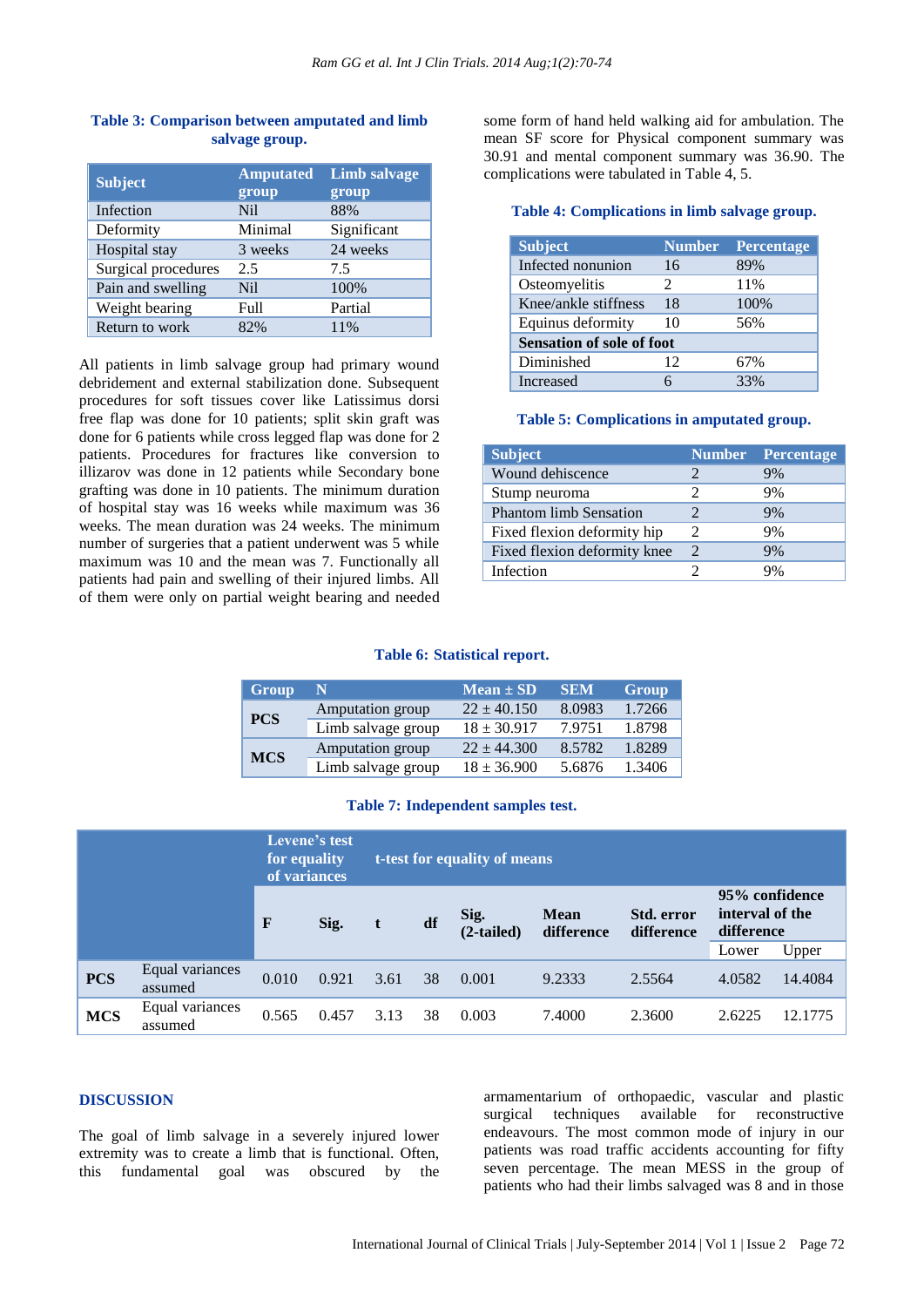who had amputation was 9.7. This was because 16 out of 22 patients who underwent primary amputation had a warm ischemia time of more than 6 hours and also had severe contamination of their wounds which resulted in correspondingly high scores. 2 patients who had grade IIIC open fracture of both bones of the leg had their limb salvaged inspite of having an ischemic time of more than six hours. Those patients were only eighteen years old and their limb probably survived purely because of the collateral circulation. However, the final outcome of treatment in these patients was as bad as the other patients in the limb salvage group.

The duration of hospital stay<sup>7</sup> in patients who had limb salvage ranged from a minimum of 16 weeks to a maximum of 30 weeks with a mean of 24 weeks. This was considerably higher when compared to the duration of hospital stay of patients who underwent primary amputation. 12 out of 18 patients in the limb salvage group had diminished sensations of the sole of their feet. This would result in a loss of protective mechanism making these patients prone for ulceration which might eventually need amputation. 6 of the remaining patients had severe hyperesthesia of their legs and feet which was responsible for severe pain.

Limitations of functions of the injured limbs and their influence on activities of daily living were compared between both the groups. In the limb salvage group, all patients had pain and swelling of their legs, needed some form of hand-held walking aid for ambulation and had difficulty in climbing stairs. Only one patient in this group had gone back to her pre injury occupation, that too, only with modification. 20 patients in the amputated groups had prosthetic fitting within three to seven months from the time of injury. Analysis of these results has shown that patients in the limb salvage group have had significantly less - than - satisfactory functional outcome compared to patients who have had primary amputation. The above results in our study were comparable to the studies of Georgiadis et al.<sup>8</sup> and Boudrant et al.<sup>9</sup>

In Georgiadis's<sup>8</sup> study the outcome and quality of life patients who had an open fracture of the tibia associated with severe soft tissue loss was analysed. They compared 16 patients who had limb salvage using micro vascular free flaps and 18 patients who had below knee amputation. The patients who had limb salvage procedure had significantly more complications, more operative procedures and longer stay in hospital than patients who had an early below knee amputation. As far as functional results were concerned patients who had successful limb salvage took significantly more time to achieve full weight hearing, had significant knee, ankle and subtalar joint stiffness and were less willing or not able to work. Boundrant et al.<sup>9</sup> compared various parameters between patients who underwent primary amputation for open tibial fractures and those who had secondary amputation. They included forty three cases of which fourteen patients had undergone primary amputation and twenty three had secondary amputation. Delay in choosing option of amputation was associated with significant increase in number of surgical procedures, duration of hospital stay, rate of sepsis and non-union and overall disability.

The mean (SD) in SF 12 quality of life questionnaire PCS (physical component summary) score for Amputation group and limb salvage group were 40.2 (8.1) and 30.9 (8) respectively. The mean difference was 9.2 scores, which means that PCS for Amputation group was 9.2 scores more than the Limb salvage group which was statistically significant with  $P = 0.001$ . The mean (SD) MCS score for Amputation group and Limb Salvage group were 44.3 (8.6) and 36.9 (5.7) respectively. The mean difference was 7.4 scores, which means that MCS for amputation group was 7.4 scores more than the limb salvage group which was statistically significant with  $P =$ 0.003. From the Table 6, 7, we could interpret that in amputation group the mean PCS and MCS scores were higher in comparison to the limb salvage group and the difference was statistically significant. The quality of life of patients who underwent amputations were statistically significant when compared to patients who had their limb salvaged.

The MESS scheme provides excellent guidelines to the treating surgeon when faced with a dilemma of whether to attempt salvage or amputate a severely injured limb. The decision of whether to amputate or salvage an injured limb must be made very early in the course of treatment. This is because immediate amputation is most often viewed by the patient as a result of injury; whereas, delayed amputation is often considered as a failure of treatment. The patients who had primary Amputation have had better functional outcome in terms of being able to do their activities of daily living and getting back to pre-injury occupation, compared to patients who had Limb salvage. The surgeon should put into extensive use, his clinical experience, along with due consideration given to factors like available technical expertise, presence of other life-threatening injuries, socioeconomic status, and pre-injury occupation of the patient. It is imperative that the surgeon have a detailed discussion with the patient and the family whenever possible before making these decisions.

## **CONCLUSION**

From the above observations, it becomes obvious that the attitude of "Save all extremities at all costs" indeed causes increased morbidity and that true surgical heroism may lie in being able to properly select the indication of primary amputation in a severely injured extremity. <sup>10</sup> The patients who had primary amputation had better functional outcome in terms of being able to do their activities of daily living and getting back to pre-injury occupation, compared to patients who had their limb salvage. Even though decades passed since MESS scoring was developed its usefulness can't be